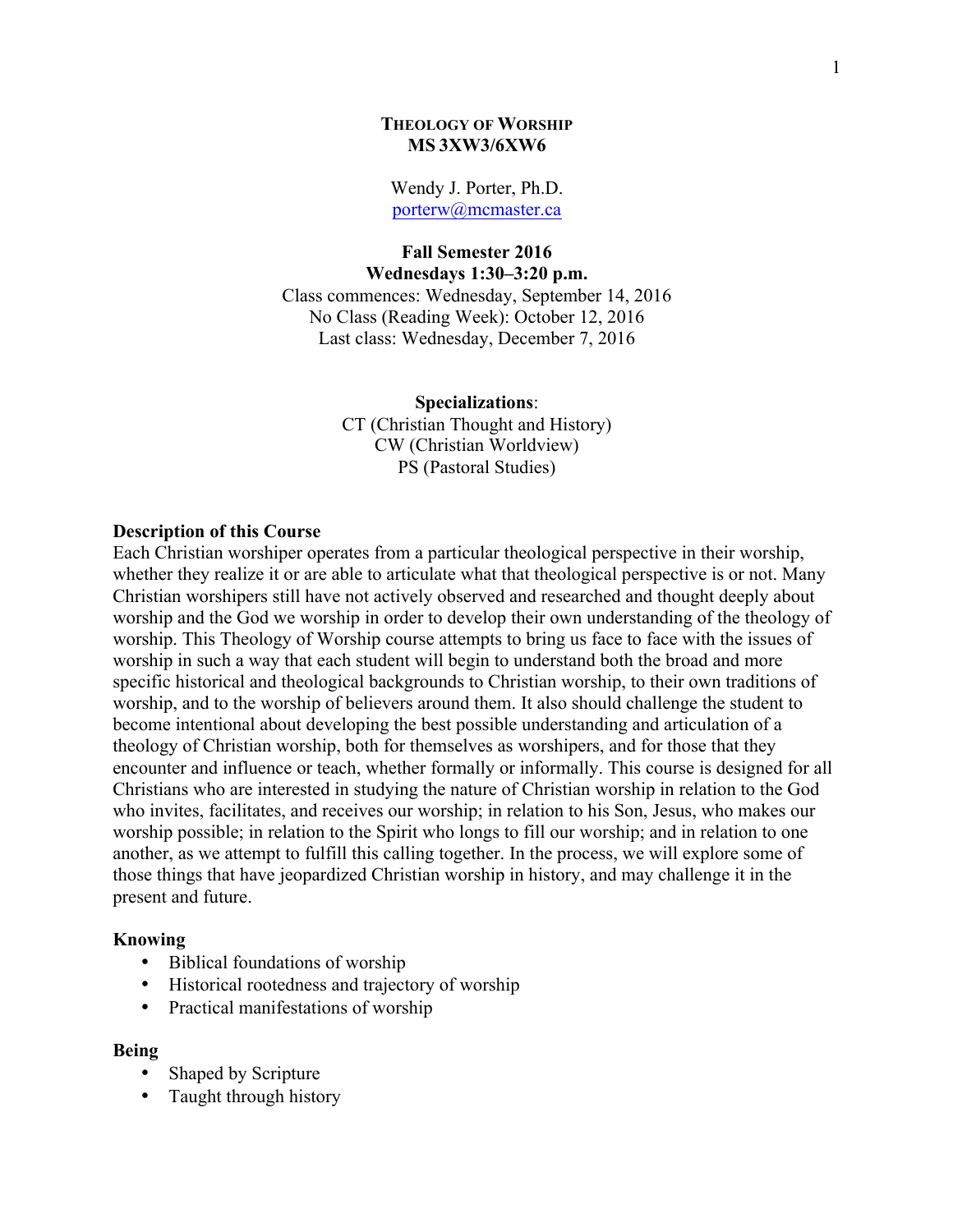• Formed by real encounter with the Holy

# **Doing**

- Reading and research
- Listening to teachers from history, to cultural voices, to one another, to the Spirit
- Applying learning and insights in creative and productive projects or papers

# **Specializations for this Course**

**~~~~~~~~~~~~~~~~~~~~~~~~**

Specializations are made up of a minimum of six approved one-term core courses (18 units) for the MDiv or MTS, and do not have to fall within a single division. Students are encouraged to tailor their specializations to their own needs, in consultation with their advisors. There is a default specialization for the MDiv and for the MTS, as well as the opportunity (in consultation with the Academic Dean) to create one's own specialization suited to unique ministry needs.

**CT = Christian Thought and History**. This specialization includes courses in theology, Christian history, historical theology, Christian worldview, and related approved courses. This specialization is designed for all forms of ministry emphasizing Christian theology and history, including preaching and teaching pastors. At the end of their program, students in this specialization will be able to:

- Develop a comprehensive knowledge of key figures and movements in Christian history.
- Develop a comprehensive knowledge of key figures and movements in Christian theology.
- Demonstrate sensitivity to issues in evangelical thought, history, and practice.
- Apply the lessons of Christian history to contemporary life and ministry.
- Apply an evangelical theological perspective to vital matters of Christian life, thought, and ministry.

**CW = Christian Worldview** (default specialization for the MTS). This specialization includes an unspecified mix of courses in any area or areas of the curriculum that the student believes are required for ministry. This specialization is designed for para-church ministries, lay ministry leadership, and general theological studies for anyone interested in developing advanced theological competence. At the end of their program, students in this specialization will be able to:

- Develop a cognitive framework for reflectively engaging with all aspects of creation and culture.
- Engage and dialogue with other worldviews (hermeneutical, global, religious, creedal, ethnic).
- Have an increased sensitivity to the globalized character of life and ministry in North America and strategies for dialogue.
- Have an increased awareness of how church history and tradition are formative in the development of one's worldview.

**PS = Pastoral Studies** (default specialization for the MDiv). This specialization includes an unspecified mix of courses in any area or areas of the curriculum that the student believes are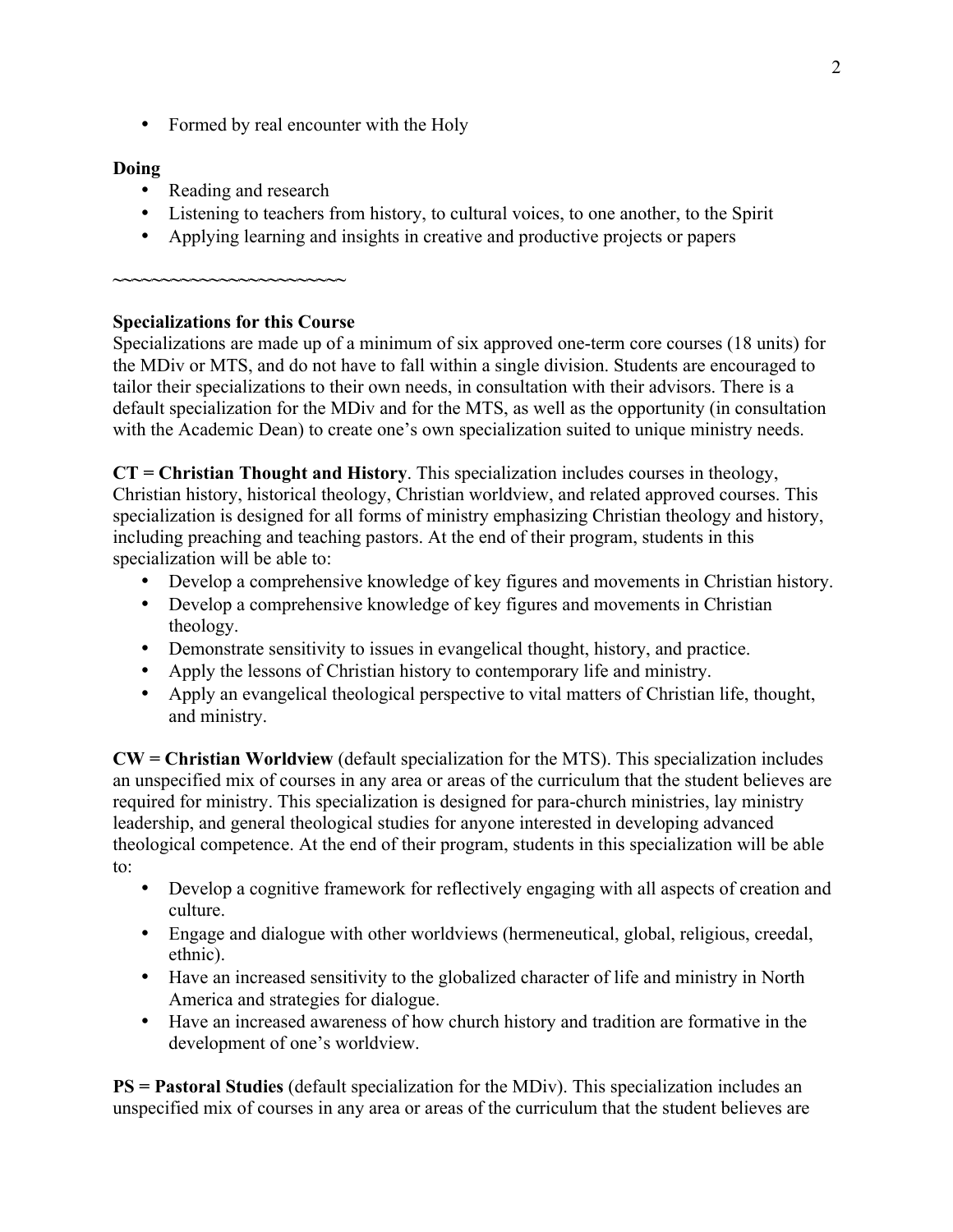required for ministry, including at least one course in preaching (beyond pastoral languages). This specialization is designed for senior/associate pastors, lead pastors, and other full-time vocational ministers with primarily leadership responsibilities. This option allows the greatest flexibility in terms of required focus courses, development of personalized studies that suit the vocational aims of the student, and an optimized use of available courses in regular format, weekend format, hybrid courses, and summer module courses. At the end of their program, students in this specialization will be able to:

- Formulate and implement appropriate leadership strategies for pastoral ministry.
- Make practical and ethical decisions on the basis of a coherent Christian worldview.
- Foster spiritual skills and competencies on the part of others.
- Identify and nurture a range of spiritual temperaments.
- Communicate Christian principles, values, and worldview.

**Doctor of Practical Theology** students who wish to apply for this course as an Advanced Elective for their degree program must consult with the Program Director of the DPT and the course instructor in order to develop an Advanced Elective approach to the course that fulfills the specific elements required by the DPT program. Once the elements of the Advanced Elective have been agreed upon by the student, the Program Director, and the instructor, a formal application can be made for an Advanced Elective in connection with this course. Once the application is accepted, DPT students can proceed with the course as part of their degree program.

**~~~~~~~~~~~~~~~~~~~~~~~~**

## **ASSIGNMENTS\***

**\*Note that this course is designated as a 3/6 course, which means that students may take it as a 3-level course to fulfill requirements for the M.Div. or M.T.S., or as a 6-level course to fulfill requirements for the M.A. or Ph.D. There are different assignments that reflect these two levels.** 

## **Reading**

It is expected that each student will read the first two textbooks that are required, will use the third textbook as a resource for supplementary reading and/or for topics for papers or projects, and will also select, read, and be able to show familiarity with at least one other substantive book that connects the theology of worship with the student's area of specialization ( $CT =$ Christian Thought and History, CW = Christian Worldview, PS = Pastoral Studies).

## **For those taking this course as a 3-level course:**

# **1. Weekly Brief Theological Reflection on the Topic of the Class. Length:**

Written theological reflection on the topic: 100 words per week (or)

Artistic response to the topic, plus a brief description/caption **Due:** At the beginning of each class.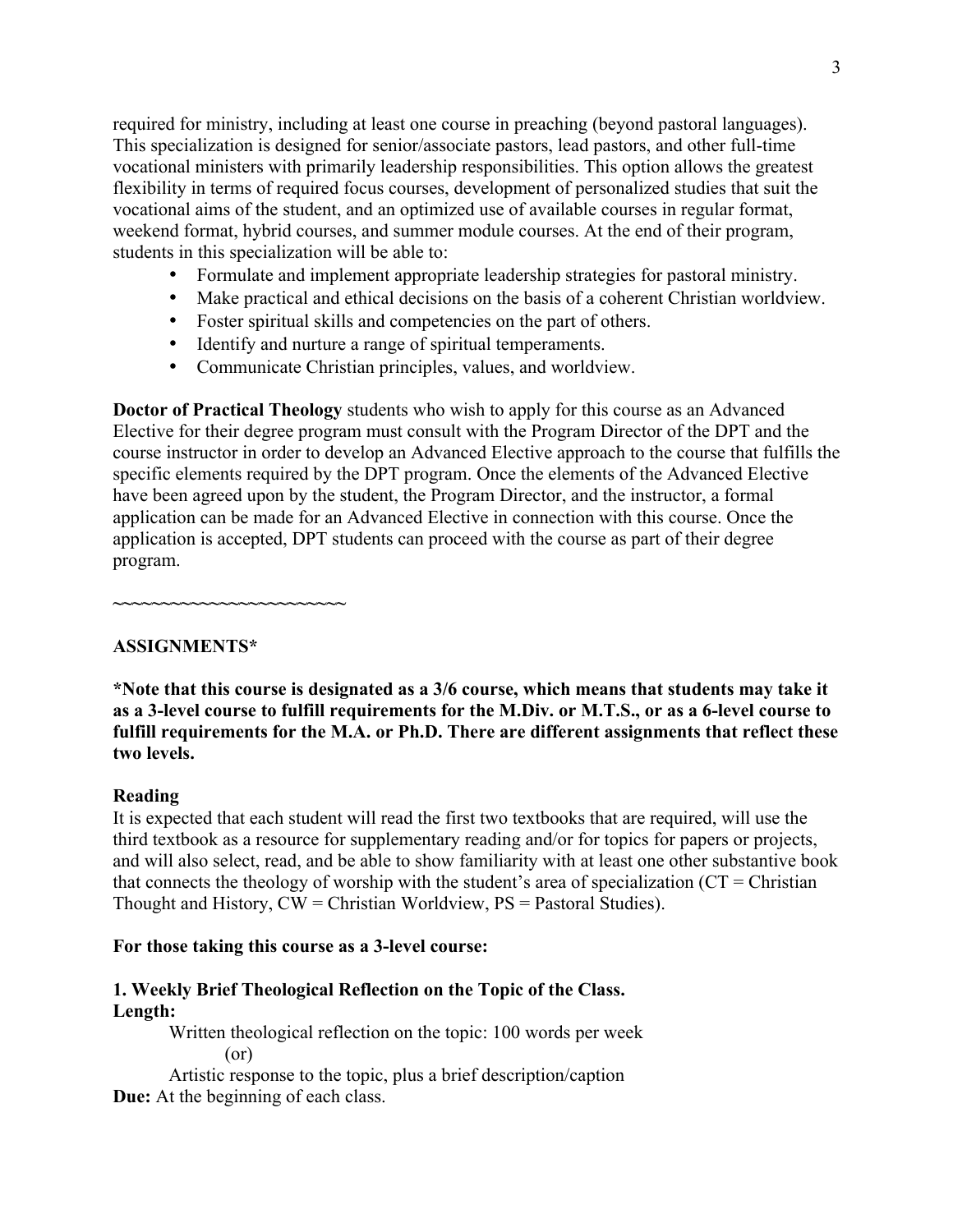## **Mark: 15%**

For the following three parallel assignments, choose one of the three choices as your extended paper or project connected to your Specialization. See below for details of this extended paper or project.

## **2. "Knowing"—Paper or Project**

Research a topic or plan and complete a project related to the theology of worship that challenges and guides you in some aspect of "knowing."

# **Length:**

Paper: 1000 words

(or)

Project: To be chosen in consultation with the professor, with 250-word accompanying descriptive paper.

## **Due:**

**(a.) Class 4, Wednesday, October 5** (or)

**(b.) Class 8, Wednesday, November 9** (or)

**(c.) Specialization Presentation during Class 12, Wednesday, December 7 and Final Specialization Paper or Project due three days after the final class.** 

#### **Mark: 20% (or 45% for the Specialization option, see below)**

#### **3. "Being"—Paper or Project**

Research a topic or plan and complete a project related to the theology of worship that challenges and guides you in some aspect of "being."

## **Length:**

Paper: 1000 words

(or)

Project: To be chosen in consultation with the professor, with 250-word accompanying descriptive paper.

#### **Due:**

**(a.) Class 4, Wednesday, October 5 or** 

**(b.) Class 8, Wednesday, November 9 or** 

**(c.) Specialization Presentation during Class 12, Wednesday, December 7 and Final Specialization Paper or Project due three days after the final class.** 

## **Mark: 20% (or 45% for the Specialization option, see below)**

### **4. "Doing"—Paper or Project**

Research a topic or plan and complete a project related to the theology of worship that challenges and guides you in some aspect of "doing."

#### **Length:**

Paper: 1000 words

(or)

Project: To be chosen in consultation with the professor, with 250-word accompanying descriptive paper.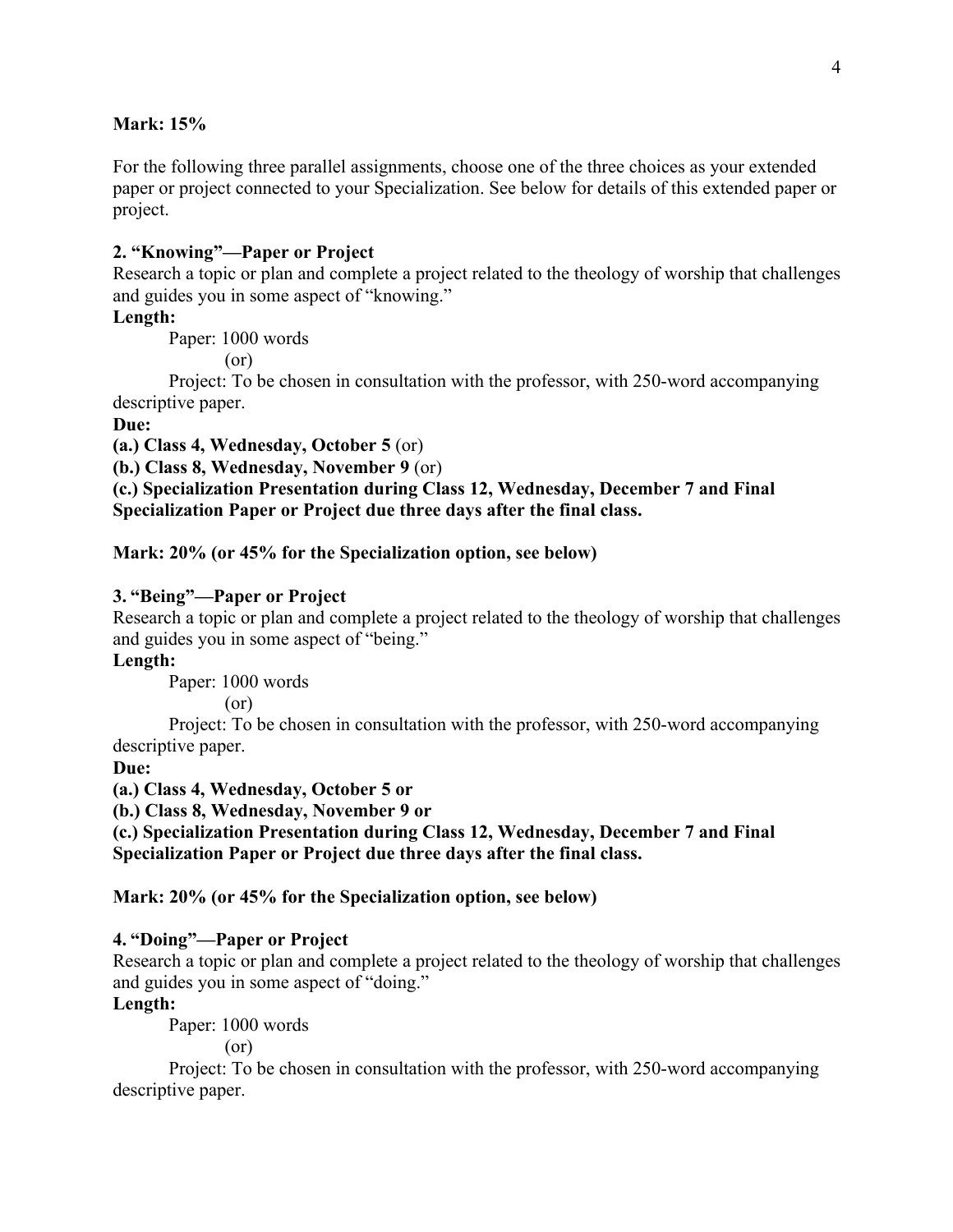**Due:** 

**(a.) Class 4, Wednesday, October 5 or** 

**(b.) Class 8, Wednesday, November 9 or** 

**(c.) Specialization Presentation during Class 12, Wednesday, December 7 and Final Specialization Paper or Project due three days after the final class.** 

**Mark: 20% (or 45% for the Specialization option, see below)**

## **Specialization Paper or Project, plus Summary Presentation**

Select one of the above assignments (no. 2, 3, or 4) to correspond with your specialization ( $CT =$ Christian Thought and History, CW = Christian Worldview, PS = Pastoral Studies), and develop your research on that topic so that your paper is 3000 words (not 1000), or develop the project so that it is proportionately extended.

Length:

Paper: 3,000 words

(or)

Project: To be chosen in consultation with the professor, with 750-word accompanying descriptive paper.

**Summary Presentation**: During the final day of class.

**Final Paper or Project Submission Due:** Three days after the final class.

## **For those taking this course as a 6-level course (M.A. or Ph.D. students):**

**1. Paper and Presentation #1.** Research an area of the theology of worship that interests and challenges you, and that fits with and can make a contribution to the rest of the class. Present some aspect of your findings in a 20-30 minute in-class presentation or by actually teaching a class (to be determined in consultation with the professor).

Paper Due: Class 5, Wednesday, October 19

Length of Paper: 6000 words.

**Presentation Due:** Date and kind of presentation to be determined in consultation with the professor.

**Length of Presentation:** 20-30 minutes, or actual teaching of one class, depending on class size and the number of 6-level students enrolled in the course.

**Total Mark: 40%**

**(Written Paper: 25%; Presentation: 15%)**

**2. Paper and Presentation #2.** Research an area of the theology of worship that interests and challenges you, and that can make a contribution to the class. Present some aspect of your findings in a 20-30 minute in-class presentation or by actually teaching a class (to be determined in consultation with the professor).

Paper Due: Class 12, Wednesday, December 7 Length of Paper: 9000 words.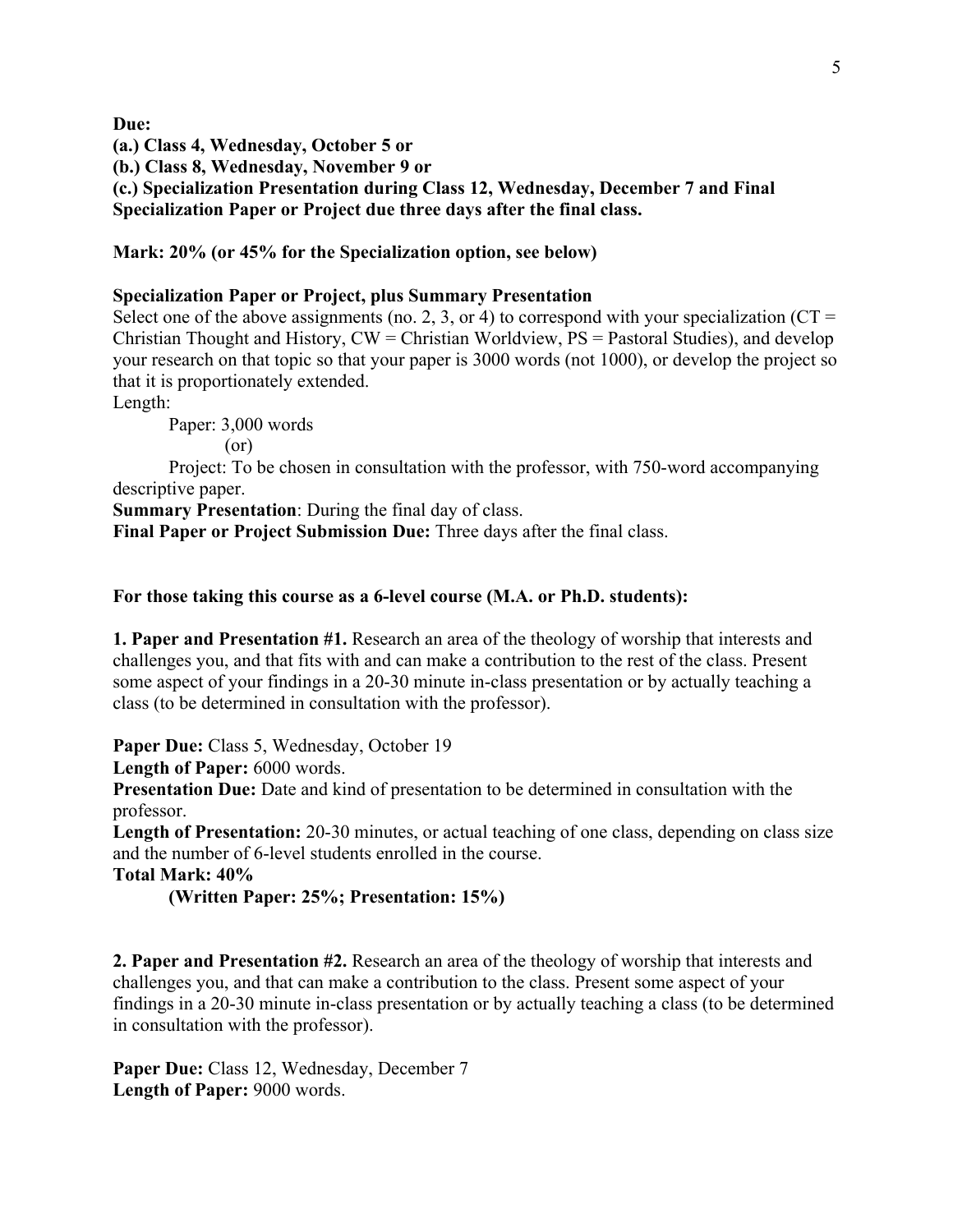**Presentation Due:** Date and kind of presentation to be determined in consultation with the professor.

Length of Presentation: 20-30 minutes, or actual teaching of one class, depending on class size and the number of 6-level students enrolled in the course.

# **Total Mark: 60%**

**(Written Paper: 40%; Presentation: 20%) — OR: 45% + 15%**

# **Style**

All stylistic considerations (including but not limited to questions of formatting, footnotes, and bibliographic references) must conform to the McMaster Divinity College Style Guidelines for Essays and Theses

http://www.mcmasterdivinity.ca/sites/default/files/documents/mdcstyleguide.pdf

Failure to observe appropriate form will result in grade reductions.

# **Textbooks**

- 1. Geoffrey Wainwright. *Doxology: The Praise of God in Worship, Doctrine and Life: A Systematic Theology*. London, UK: Epworth, 1980.
- 2. Wendy J. Porter, ed. *Rediscovering Worship: Past, Present, and Future*. Eugene, OR: Pickwick, 2015. With chapters by Daniel I. Block, Paul S. Evans, Mark J. Boda, Stanley E. Porter, Cynthia Long Westfall, Grant R. Osborne, and Wendy J. Porter.
- 3. Geoffrey Wainwright and Karen B. Westerfield Tucker, eds. *The Oxford History of Christian Worship*. Oxford, UK: Oxford University Press, 2006.
- 4. **PLUS**: One theology of worship book that represents your area of specialization to be chosen in consultation with the professor.

General Resource Books

- Bradshaw, Paul, ed. *The New Westminster Dictionary of Liturgy and Worship*. Louisville, KY: Westminster John Knox, 2002.
- Bradshaw, Paul F., ed. *The New SCM Dictionary of Liturgy and Worship*. London, UK: SCM, 2002.
- Jones, Cheslyn, Edward Yarnold, SJ, Geoffrey Wainwright, and Paul Bradshaw. *The Study of Liturgy*. Rev. edn. London: SPCK; New York: Oxford University Press, 1992.

# Textbook Purchase

All required textbooks for this class are available from the College's book service, READ On Bookstore, Room 145, McMaster Divinity College. Texts may be purchased on the first day of class. For advance purchase, you may contact READ On Bookstore, 5 International Blvd, Etobicoke, Ontario M9W 6H3 : phone 416.620.2934; fax 416.622.2308; email books@readon.ca. Other book services may also carry the texts.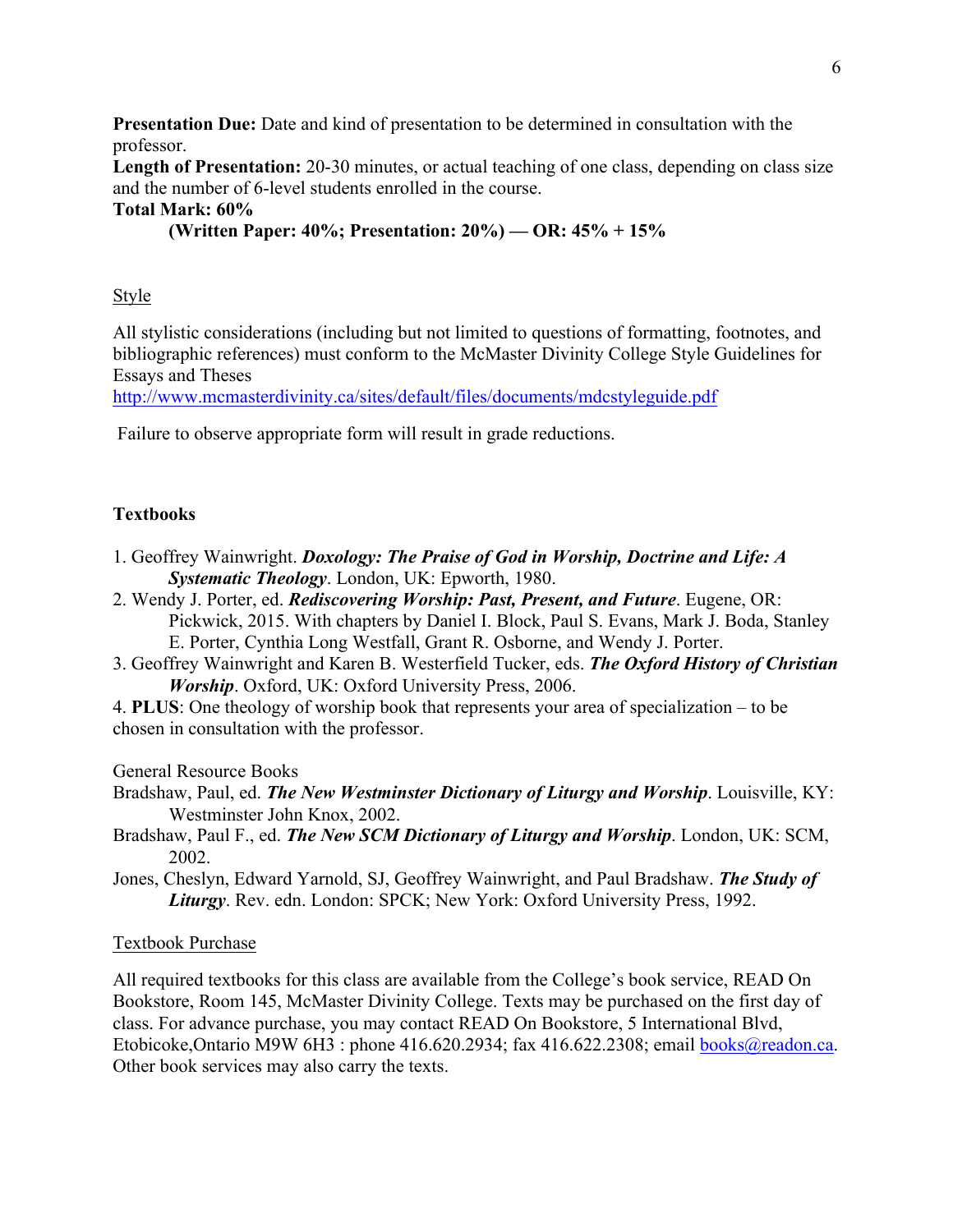#### **Class Schedule**

**Class 1, Wednesday, September 14** Syllabus, Sign-Ups Introduction (Wainwright, *Doxology*, 1–12)

**Class 2, Wednesday, September 21** Image of God (Wainwright, *Doxology*, 15–44; Porter, ed., *Rediscovering Worship*, 1–88)

**Class 3, Wednesday, September 28** Christ (Wainwright, *Doxology*, 45–86; Porter, ed., *Rediscovering Worship*, 89–178)

**Class 4, Wednesday, October 5** Spirit (Wainwright, *Doxology*, 87–117)

### **NO CLASS: Wednesday, October 5 (MDC Fall Reading Week)**

**Class 5, Wednesday, October 19** Note: 6-Level Students: Paper #1 Due. Church (Wainwright, *Doxology*, 118–46; Porter, ed., *Rediscovering Worship*, 177–231)

**Class 6, Wednesday, October 26** Scripture (Wainwright, *Doxology*, 149–81)

# **Class 7, Wednesday, November 2**

Creeds and Hymns (Wainwright, *Doxology*, 182–217)

**Class 8, Wednesday, November 9** Liturgy and the Arts (Wainwright, *Doxology*, 218–83)

**Class 9, Wednesday, November 16** Ecumenism (Wainwright, *Doxology*, 287–323)

**Class 10, Wednesday, November 23** Revision and Culture (Wainwright, *Doxology*, 324–98)

**Class 11, Wednesday, November 30** Ethics and Rewards (Wainwright, *Doxology*, 399–462)

**Class 12, Wednesday, December 7** Student In-Class Summaries of Specialization Papers / Projects Note: 6-Level Students: Paper #2 Due. **\*\* Statement on Academic Honesty**

Academic dishonesty is a serious offence that may take any number of forms, including plagiarism, the submission of work that is not one's own or for which previous credit has been obtained, and/or unauthorized collaboration with other students. Academic dishonesty can result